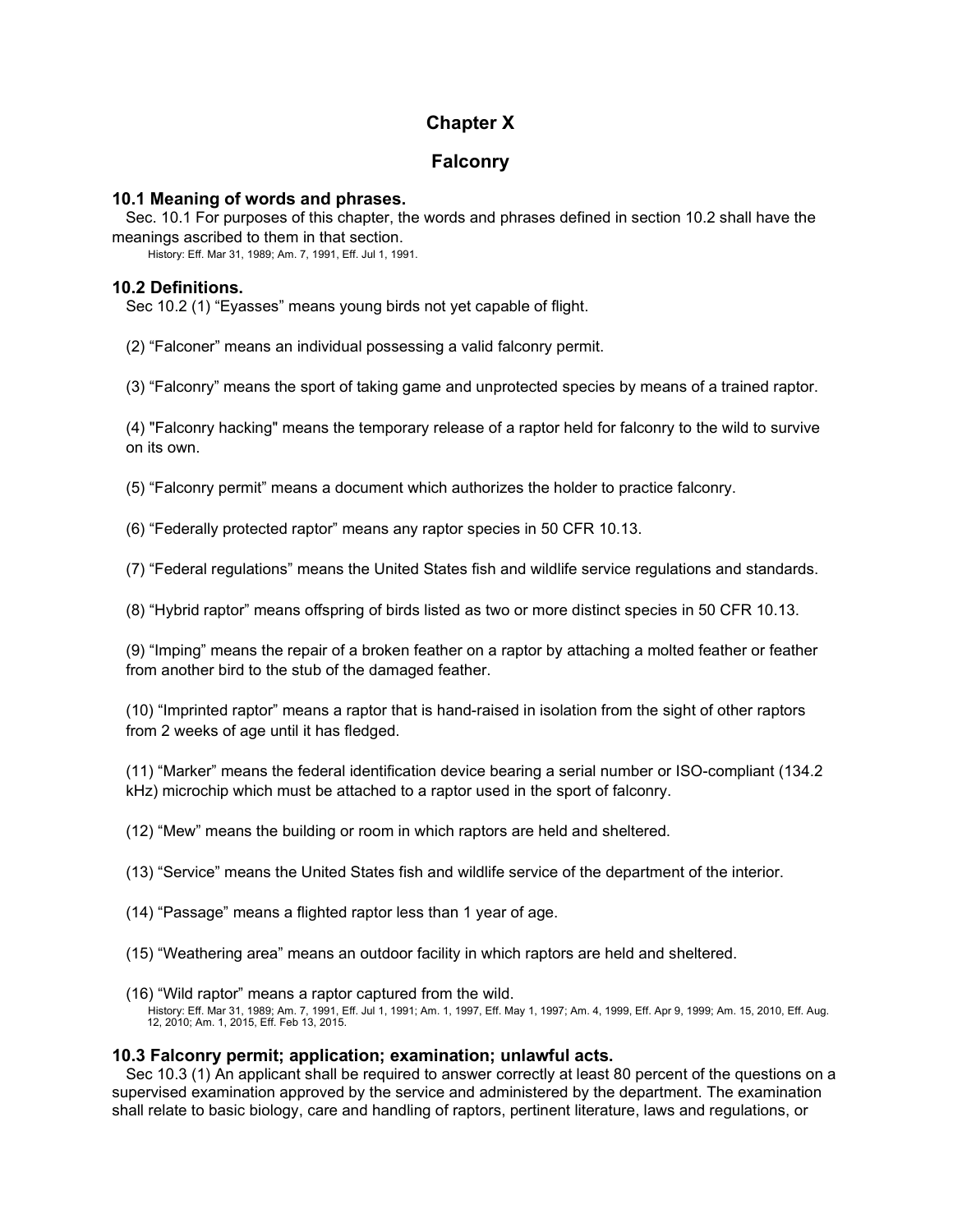other appropriate subject matter. Upon passing the falconry examination, the applicant is eligible to become an apprentice falconer.

(2) A Michigan resident may possess, transport, and use raptors for falconry purposes provided the individual obtains a falconry permit from the wildlife division permit specialist. Applications shall be made on forms provided by the wildlife division permit specialist. Applications made by falconers under the age of 18 must be cosigned by a parent or legal guardian who is legally responsible for the activities of the falconer.

(3) A nonresident may possess, transport, and use raptors for falconry purposes provided the individual possesses a federally recognized falconry permit. A nonresident may obtain a falconry permit from the wildlife division permit specialist upon successful completion of a department supervised examination or documentation of prior falconry experience, and inspection of the applicant's falconry facilities. Applications made by falconers under the age of 18 must be cosigned by a parent or legal guardian who is legally responsible for the activities of the falconer.

(a) If an individual holding a valid falconry license from another jurisdiction within the United States moves to Michigan bringing raptors possessed under that license, the individual shall within 45 days:

(i) notify the department of the address change;

(ii) apply for a Michigan falconry license under this chapter; and

(iii) maintain a valid falconry license.

(b) An individual applying for a license under section 10.3(3)(a) may retain possession of raptors while applying for a license.

(4) There shall be 3 classes of falconry permits. They shall be known as apprentice falconer, general falconer, and master falconer permits. The qualifications for each class of permits are:

(a) Apprentice falconer permit:

(i) An apprentice falconer shall be at least 14 years old.

(ii) An apprentice falconer, regardless of age, must have a sponsor, who is a general or master falconer with at least 2 years' experience at the general falconer level.

(iii) An apprentice must provide a current sponsorship agreement to the wildlife division permit specialist.

(iv) A sponsor shall not have more than 3 apprentices at any one time.

(v) An apprentice falconer shall not possess more than 1 federally protected raptor and shall not obtain more than 2 federally protected raptors for replacement during any 12-month period beginning January 1 of each year.

(vi) An apprentice falconer shall possess only an American kestrel (Falco sparverius) or a red-tailed hawk (Buteo jamaicensis) which must be taken from the wild in a state where lawful. An apprentice falconer shall not possess an imprinted raptor.

(vii) An apprentice falconer shall not import or possess eyasses.

(viii) If sponsorship is terminated, the apprentice falconer permit shall be valid only if the apprentice falconer acquires a new sponsor within 30 days from the date sponsorship is terminated, and provides notification to the wildlife division permit specialist, along with the new sponsorship agreement once a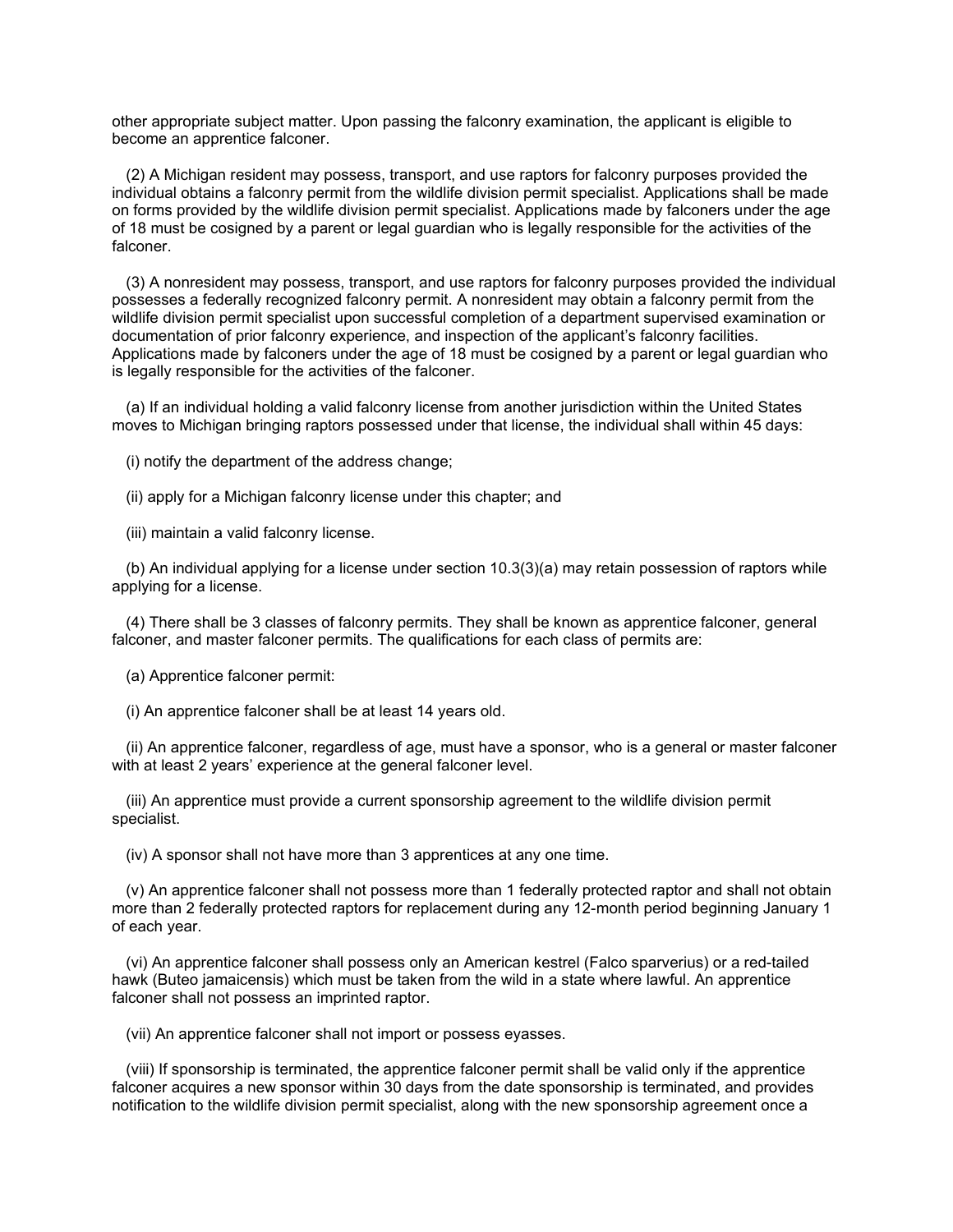new sponsor is secured. All falconry activities authorized under the apprentice falconer permit are suspended until a new sponsorship agreement is submitted to the wildlife division permit specialist. An apprentice falconer may retain possession of raptors while securing a new sponsorship. Any raptors that are in possession beyond 30 days and a sponsorship agreement has not been submitted to the wildlife division permit specialist, the raptors must be lawfully released or lawfully transferred.

(b) General falconer permit:

(i) A general falconer shall be at least 16 years old.

(ii) A general falconer shall have at least 24 months of falconry experience as an apprentice, or the equivalent of 24 months of falconry experience as an apprentice if obtained prior to the year 1977, or the equivalent of 24 months of falconry experience as an apprentice if obtained in a foreign country.

(iii) An apprentice falconer, upon meeting the qualifications for a general falconer permit, must make a written request to the wildlife division permit specialist for a change in classification. This request must include a document from a general or master falconer stating that the applicant has practiced falconry with wild raptors as an apprentice falconer or equivalent for at least 24 months, including maintaining, training, flying, and hunting the raptor(s).

(iv) A general falconer shall not possess more than 3 federally protected raptors and shall not obtain more than 2 federally protected raptors taken from the wild for replacement during any 12-month period beginning January 1 of each year.

(v) A general falconer may not transport or possess a golden eagle (Aquila chrysaetos), bald eagle (Haliaeetus leucocephalus), white-tailed eagle (Haliaeetus albicilla), or steller's sea eagle (Haliaeetus pelagicus).

(c) Master falconer permit:

(i) A master falconer shall have at least 5 years of falconry experience as a general falconer, or the equivalent of 5 years of falconry experience as a general falconer if obtained prior to the year 1977, or the equivalent of 5 years of falconry experience as a general falconer if obtained in a foreign country.

(ii) A general falconer, upon meeting the qualifications for a master falconer permit, must make a written request to the wildlife division permit specialist for a change in classification.

(iii) A master falconer shall not possess more than 10 federally protected raptors, of which no more than 5 may be wild federally protected raptors, and shall not obtain more than 2 federally protected raptors taken from the wild for replacement during any 12-month period beginning January 1 of each year. A master falconer may not possess more than 3 golden eagles taken from the wild.

(iv) A master falconer must make a written application on a form provided by the wildlife division permit specialist prior to possessing a golden eagle, white-tailed eagle, or stellar's sea eagle.

(5) As provided by part 435, hunting and fishing licensing, natural resources and environmental protection act, 1994 PA 451, MCL 324.43501 to 324.43561 an individual taking an animal with the use of a raptor is required to have a license for that species.

(6) A general or master falconer shall not transport or possess, any species not defined as a raptor, or any species listed as threatened or endangered by the department or service, for falconry purposes, except as provided by appropriate federal falconry regulations and by part 365, endangered species protection, of the natural resources and environmental protection act, 1994 PA 451, MCL 324.36501 to 324.36507.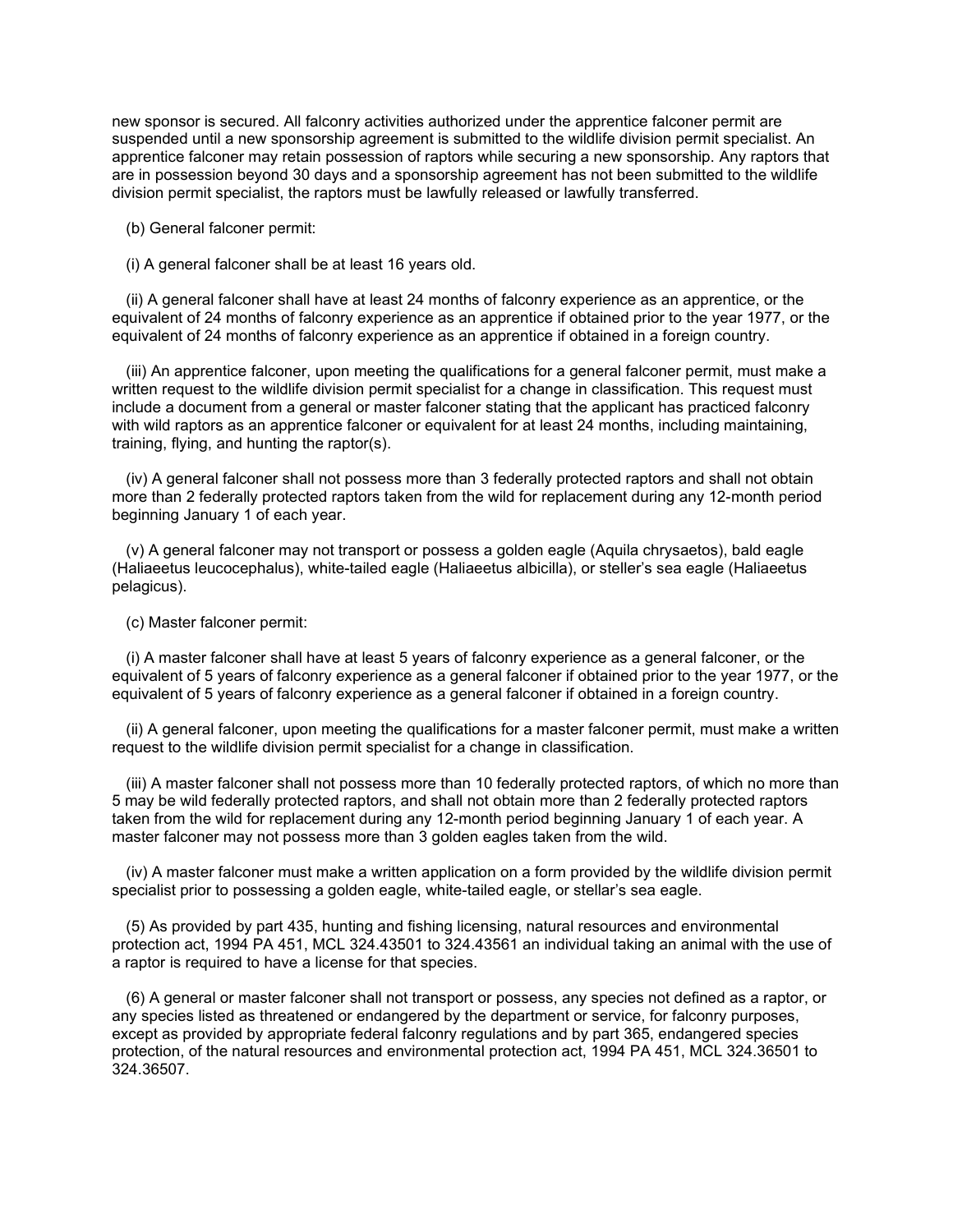(7) A falconry permit may be valid for 3 years, or from issue date through the third June 30 after issue. Falconers may request renewal of permit upon expiration without a facility inspection or test, except that renewal of a permit which has lapsed for 3 or more years requires inspection of the falconer's facilities and renewal of a permit which has lapsed for 5 or more years requires that the falconer take an pass the basic falconry exam as specified in section 10.3(1) of this order.

History: Eff. Mar 31, 1989; Am. 7, 1991, Eff. Jul 1, 1991; Am. 1, 1997, Eff. May 1, 1997; Am. 4, 1999, Eff. Apr 9, 1999; Am. 15, 2010, Eff. Aug. 12,<br>2010 Am. 1, 2015, Eff. Feb 13, 2015; Am. 2, 2018, Eff. Feb. 9, 2018; Am.

#### **10.4 Sources of raptors; retrapping; reporting requirements.**

Sec. 10.4 (1) A falconer may acquire a raptor only from the following sources:

(a) Lawful importation as provided by section 4.2 of this order.

(b) Lawful purchase or barter as provided by section 4.3 of this order.

(c) A gift or donation of a lawfully possessed raptor.

(d) Lawful capture as provided in section 10.10 of this chapter.

(e) Lawful taking of threatened or endangered species by permit issued by the department endangered species specialist.

(b) Lawful taking under a damage and nuisance animal control permit issued by the department.

(2) A raptor marked as specified in section 10.7 may be retrapped at any time.

(3) Any change in a permittee's live bird inventory shall be reported to the wildlife division permit specialist within 5 days of the change. Dead raptors must be reported by submitting the completed copy of the current bird acquisition and disposition report. Live raptors may only be removed from a permittee's inventory in the following ways:

(a) Wild indigenous raptors may be transferred to a properly permitted falconer or raptor propagator, subject to sections 4.2 and 4.3 of this order, or released to the wild by submitting a completed copy of the current bird acquisition and disposition report to the department.

(b) Captive-bred and permanently injured raptors unable to survive in the wild may be transferred to a properly permitted falconer, raptor propagator, wildlife educator, or zoological park approved or accredited by the American zoo and aquarium association. The licensed falconer shall submit a completed copy of the current bird acquisition and disposition report to the department.

History: Eff. Mar 31, 1989; Am. 7, 1991, Eff. Jul 1, 1991; Am 1, 1997, Eff. May 1, 1997; Am. 4, 1999, Eff. Apr 9, 1999; Am. 17, 2009, Eff. Aug 13,<br>2009; Am. 1, 2012, Eff. Jan 12, 2012; Am. 1, 2015, Eff. Feb 13, 2015.

#### **10.5 Facilities, inspections, equipment, maintenance, and care.**

Sec 10.5 (1) Before a falconry permit is issued, an applicant's raptor housing facilities and falconry equipment shall be inspected and approved by a department conservation officer or wildlife permit specialist as meeting the following standards:

(a) The raptor housing facility shall provide protection from the environment, predators, and undue disturbance. The facility may be classified as either indoor or outdoor and shall meet the following as applicable:

(i) An indoor facility (mews) shall be large enough to allow easy access for caring for the raptors housed in the facility. If more than 1 raptor is kept in the mew, the raptors shall be tethered or separated by partitions, and the area for each shall be large enough to allow the raptor to fully extend its wings.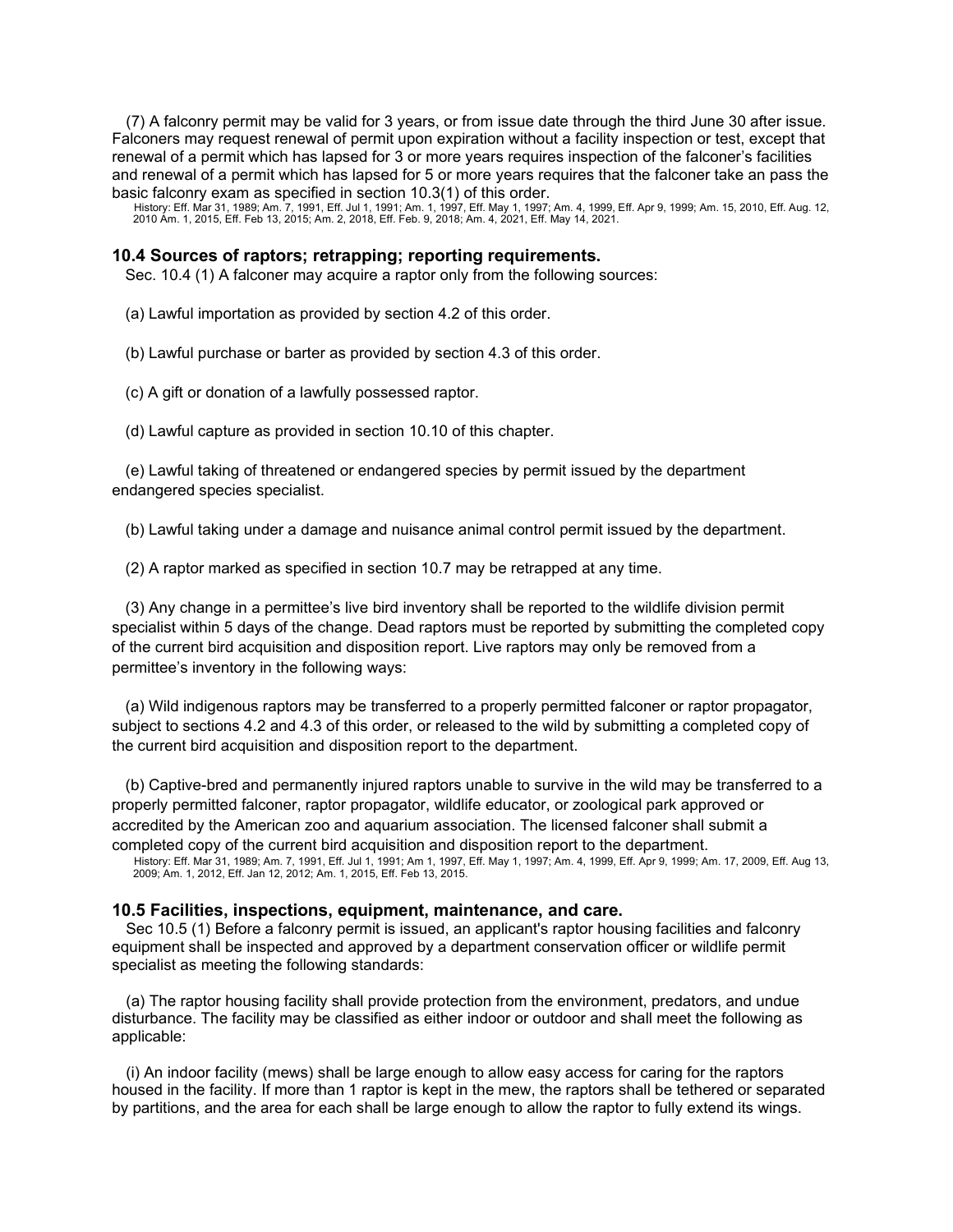Untethered raptors may be housed together if compatible with each other. If the raptors are untethered, all walls, including those that are not solid, must prevent ingress and egress. There shall be at least 1 window, which shall have vertical bars installed which are spaced narrower than the width of the smallest raptor housed with a secure door that can be easily closed. The floor of the mew shall permit effective cleaning and shall be well drained. At least one perch for each raptor shall be provided. Raptors may be kept in a falconer's place of residence without modification to windows or other openings of the structure. Raptors kept in a falconer's place of residence must be tethered when they are not being moved into or out of the location in which they are kept.

(ii) Outdoor facilities shall be fenced and covered with netting or wire, or roofed to protect the raptors from disturbance and attack by predators. The enclosed area shall be large enough to ensure the raptor(s) cannot strike the fence when flying from the perch. Protection from excessive sun, wind, and inclement weather shall be provided for each raptor. At least one covered perch for each raptor shall be provided.

(iii) Raptors of a falconer may be temporarily held outside in the open only while under the watch of the falconer or the falconer's designee.

(b) The following equipment shall be in the possession of an applicant before a falconry permit shall be issued:

(i) Jesses—At least 1 pair of Aylmeri jesses or similar type constructed of pliable, high-quality leather or suitable synthetic material to be used when any raptor is flown free. Traditional, one-piece jesses may be used on raptors when not being flown.

(ii) Leashes and swivels—At least 1 flexible, weather resistant leash and 1 strong swivel of acceptable falconry design.

(iii) Bath container—At least 1 container, 2 to 6 inches deep and wider than the length of the raptor, for drinking and bathing for each raptor unless weather conditions, the perch type used, or some other factor makes access to a water pan unsafe for the raptor.

(iv) Outdoor perches—At least 1 weathering area perch of an acceptable design for each raptor.

(v) Weighing device—A reliable scale or balance suitable for weighing a raptor, graduated to increments of not more than 1/2 ounce (15 grams).

(c) All facilities and equipment shall be kept at or above the preceding standards at all times.

(d) Raptors held in captivity shall be handled in a sanitary and humane manner and kept free from parasites, sickness, or disease.

(2) Inspections may be made without advance notice at any reasonable time of day. Inspections must be conducted in the presence of the falconry permit applicant.

(3) Permittees who move to a new residence or change location of their facilities within the state of Michigan prior to the permit expiration must notify the wildlife division permit specialist in writing within 5 business days of moving to a new residence or changing location of their facilities and request inspection of the facilities. The wildlife division permit specialist will determine the type of inspection, consistent with the standards in section 10.5 of this order.

History: Eff. Mar 31, 1989; Am. 7, 1991, Eff. Jul 1, 1991; Am 1, 1997, Eff. May 1, 1997; Am. 4, 1999, Eff. Apr 9, 1999; Am. 15, 2010, Eff. Aug. 12, 2010; Am. 2, 2018, Eff. Feb. 9, 2018.

#### **10.6 Transport, possession, temporary care and holding.**

Sec 10.6 (1) A raptor may be transported or held in a temporary facility which shall be provided with an adequate perch and protected from predators, domestic animals, extreme temperatures, wind, and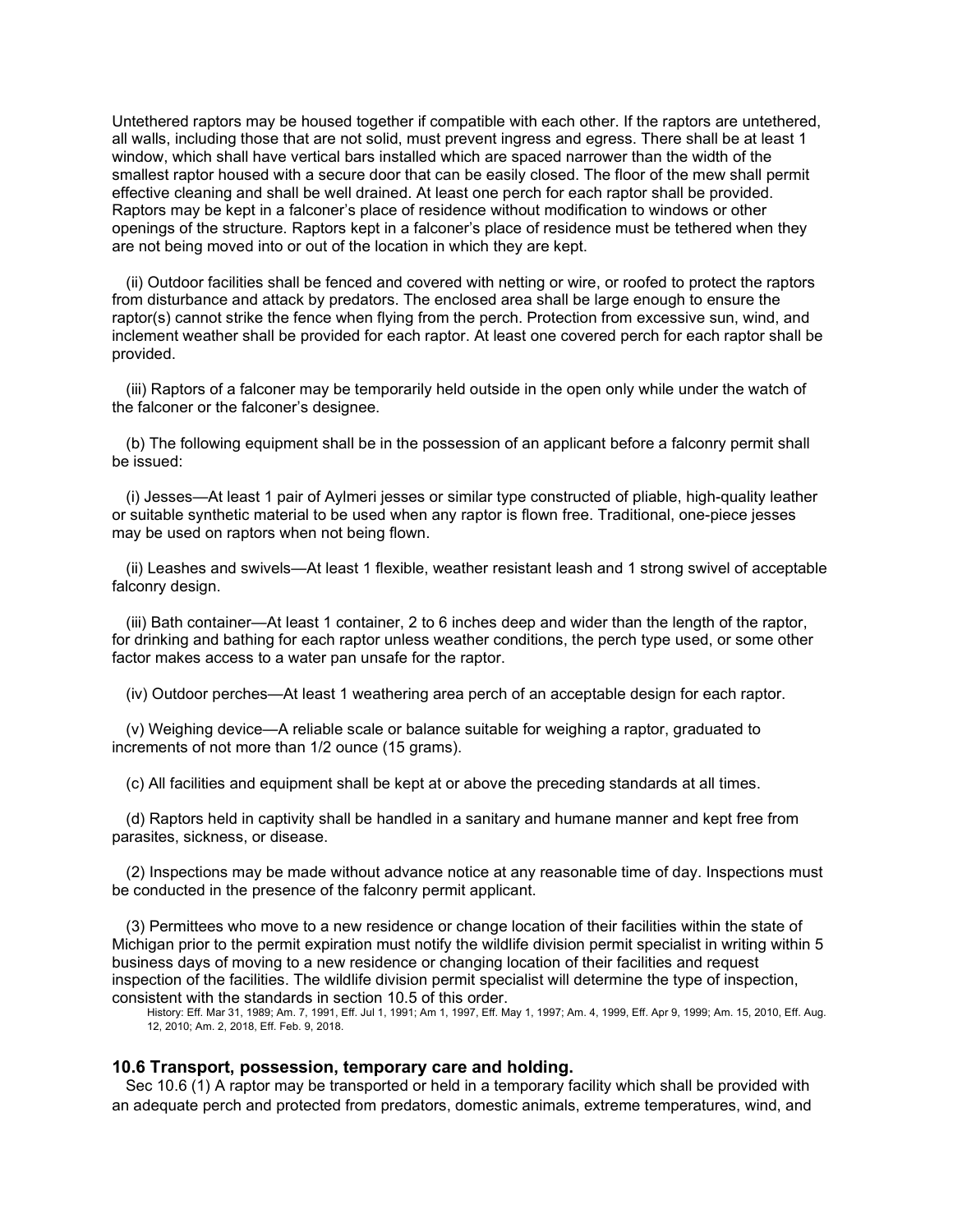excessive disturbance for a period not to exceed 120 days. The temporary facility must be suitable for the total number of raptors held, as required in sections 10.5 and 10.6 of this order.

(2) An individual otherwise authorized to possess raptors may care for the raptor of a falconer for up to 120 consecutive calendar days if the raptor is accompanied at all times by a completed copy of the current bird acquisition and disposition report, designating the falconer as the possessor of record, and accompanied by a signed and dated statement from the falconer authorizing the temporary possession. The temporary facility must be suitable for the total number of raptors held, as required in sections 10.5 and 10.6 of this order. The falconer shall inform the wildlife division permit specialist in writing of this action within 3 days of the transfer and shall provide the following information:

(i) The location where the raptor is being held.

(ii) The reason for the transfer.

(iii) The name of the individual caring for the raptor.

(iv) Approximately how many days the raptor will be in the temporary care of the individual named above.

(3) An individual not authorized to possess raptors may care for the raptor of a falconer at the falconer's facility or up to 45 consecutive calendar days. An individual not authorized to possess raptors may not fly the raptors for any reason. The raptors may not leave the facilities. The temporary facility must be suitable for the total number of raptors held, as required in sections 10.5 and 10.6. A falconer shall inform the department's wildlife permit specialist in writing of this action within 3 days of the initiation of this care and shall provide the following information:

- (i) The location where the raptor is being held.
- (ii) The reason for the temporary care.
- (iii) The name of the individual caring for the raptor.

(iv) The approximate number of days the raptor will be in the temporary care of the individual named above.

(4) Any location at which a raptor is held for more than 120 days must be inspected and approved as required in section 10.5 of this order.

(5) A falconer may transport or export a raptor under their ownership to another state without obtaining a veterinarian's certificate of health, provided the importation requirements of that state are met, pursuant to section 31 of the animal industry act, 1988 PA 466, MCL 287.731(4).

History: Eff. Mar 31, 1989; Am. 7, 1991, Eff. Jul 1, 1991; Am. 15, 2010, Eff. Aug. 12, 2010; Am. 1, 2105, Eff. Feb 13, 2015.

## **10.7 Marking.**

Sec. 10.7 (1) Each raptor, regardless of origin or species, must be identified by an appropriate federal marker provided by the service or wildlife division permit specialist. Marking must be accomplished within 5 days after a falconer acquires a raptor. The wildlife division permit specialist will provide markers for raptors taken from the wild. The service will provide markers for captive-bred raptors. Loss or removal of any markers must be reported to the wildlife division permit specialist within 5 working days of the loss and must be replaced with an appropriate federal marker.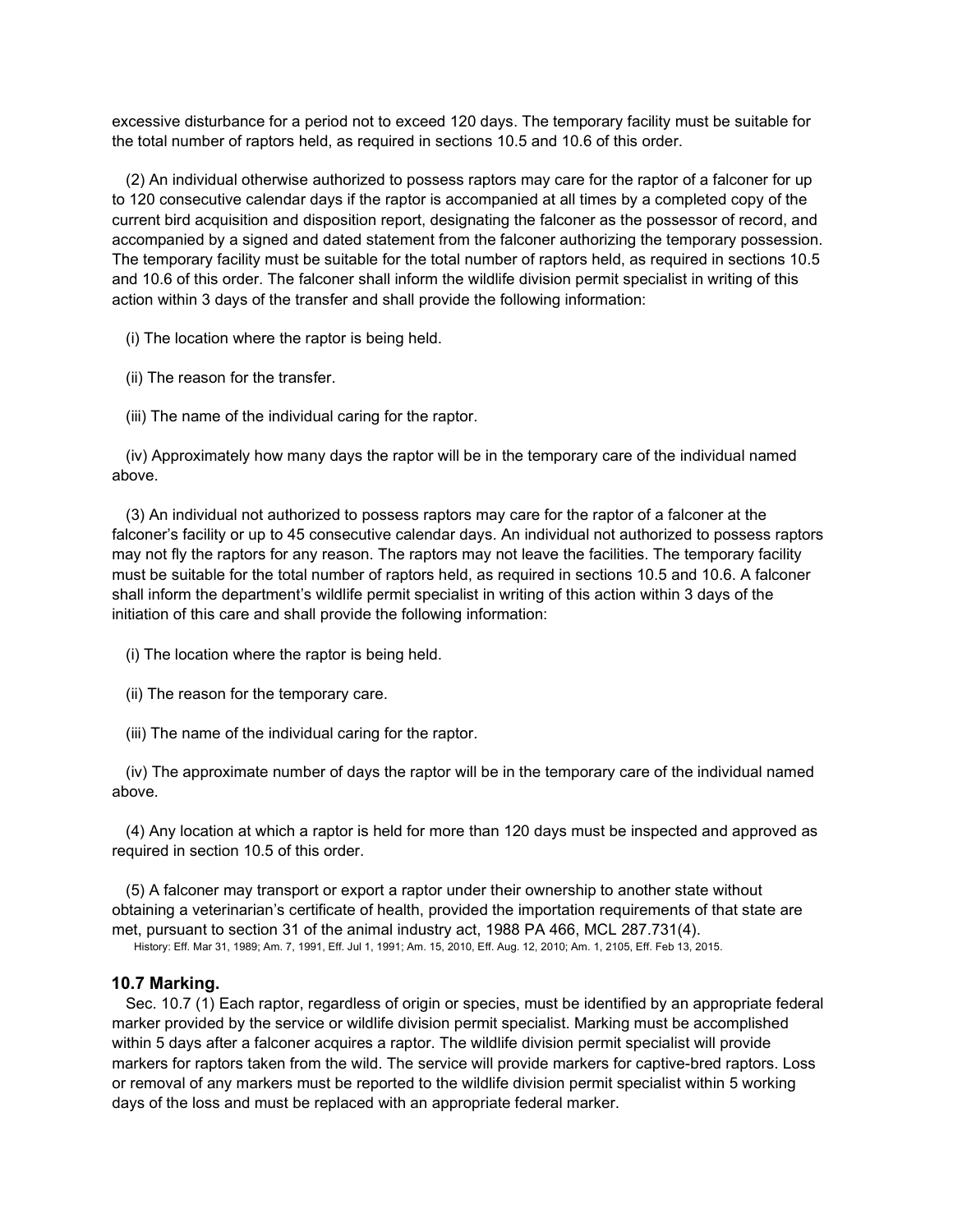(2) Alteration, counterfeiting, or defacing of a marker is prohibited except that a falconer may remove the rear tab on markers and may smooth any imperfect surface provided the integrity of the marker and numbering are not affected.

History: Eff. Mar 31, 1989; Am. 7, 1991, Eff. Jul 1, 1991; Am 1, 1997, Eff. May 1, 1997.

#### **10.8 Other conditions or restrictions.**

Sec 10.8 (1) A falconer shall obtain written authorization from the wildlife division permit specialist before any species not indigenous to Michigan is intentionally released for return to the wild. The federal marker from any indigenous or nonindigenous raptor to be intentionally released for return to the wild shall be removed and surrendered to the wildlife division permit specialist. A standard federal bird band shall be attached to such raptors by a state- or service-authorized bird bander whenever possible.

(2) Feathers that are molted or those feathers from raptors held in captivity that die, may be retained and exchanged by falconers only for imping purposes.

(3) A general or master falconer may utilize raptors held under a falconry permit or a federal raptor propagation permit for educational purposes without any additional permits. Educational purposes include exhibitions of the practice of falconry and school or public displays where the biology of birds of prey is presented. Raptors used for this purpose shall at all times be under the control of the falconer.

(a) An apprentice falconer may utilize raptors held under a falconry permit or a federal raptor propagation permit for educational purposes without any additional permits if the apprentice falconer is under the direct supervision of a general or master falconer. Educational purposes include exhibitions of the practice of falconry and school or public displays where the biology of birds of prey is presented. Raptors used for this purpose shall at all times be under the control of the falconer.

(4) Any prey killed by a falconry bird without the intent of the falconer, including game animals taken outside of the legal season, may be consumed by the falconry bird, but shall not be possessed by the falconer.

(5) Any state or federally listed threatened or endangered species killed by a falconry bird must be reported by the falconer to the wildlife division endangered species coordinator and the carcass disposed of in a manner specified by the wildlife division endangered species coordinator.

(6) General and master falconers may release raptors in their possession for the purpose of falconry hacking.

(a) A falconry hacked raptor shall be included in the possession limit of the falconer who released the bird.

(b) Any hybrid raptor released for falconry hacking shall have two attached functioning radio transmitters during hacking.

(c) Raptors shall be falconry hacked at locations only where the hacked raptor is unlikely to harm a state or federally listed threatened or endangered species, as determined by the department's endangered species coordinator.

(7) A hybrid raptor shall have at least two attached radio transmitters while being flown free. History: Eff. Mar 31, 1989; Am. 7, 1991, Eff. Jul 1, 1991; Am 1, 1997, Eff. May 1, 1997; Am. 15, 2010, Eff. Aug. 12, 2010.; Am. 2, 2018, Eff. Feb. 9, 2018.

### **10.9 Repealed. Am. 7, 1991, Eff. Jul 1, 1991.**

Publisher's note: The repealed section pertained to other permit conditions or restrictions.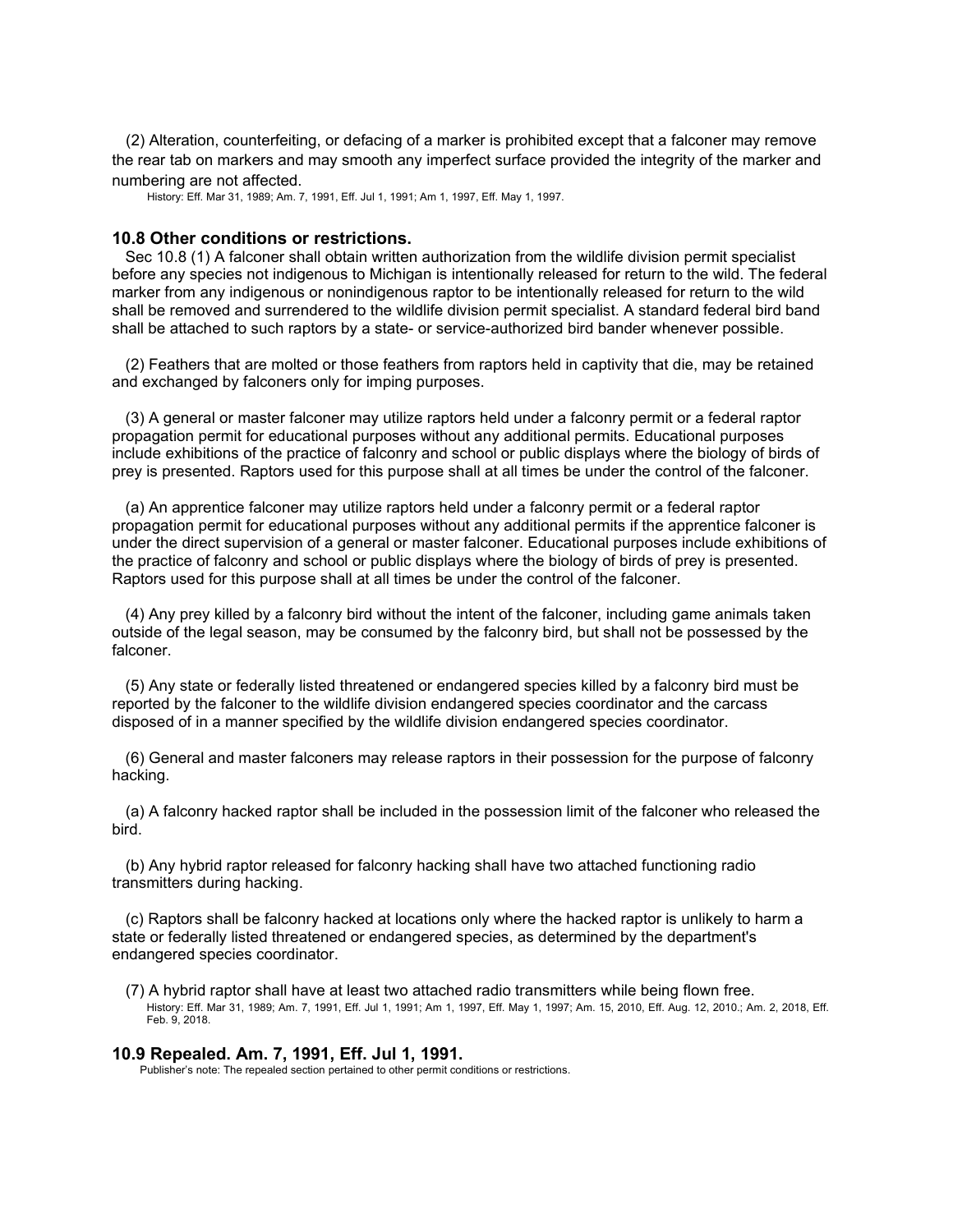## **10.10 Raptor Capture**

Sec. 10.10 (1) Except as provided in section 10.4 of this order, a licensed falconer shall not capture any raptor from the wild in the state of Michigan without first applying for and receiving either a general raptor capture permit or a limited raptor capture permit from the wildlife division permit specialist. Permits will be issued subject to all of the following requirements and conditions:

(a) The total number of raptors captured by all falconers, both resident and nonresident, in any one calendar year shall not exceed 87 and shall be limited to the following numbers and species:

(i) No more than 80 raptors in any combination of American kestrel (Falco sparverius), Cooper's hawk (Accipiter cooperi); red-tailed hawk (Buteo jamaicensis); sharp-shinned hawk (Accipiter striatus), and rough-legged hawk (Buteo lagopus). No more than ten American kestrels and ten rough-legged hawks may be captured.

(ii) No more than 4 northern goshawks (Accipiter gentilis).

(iii) No more than 2 great horned owls (Bubo virginianus).

(iv) No more than 1 snowy owl (Nyctea scandiaca).

(b) The total number of all raptors captured by nonresident falconers in any one calendar year shall not exceed 10, which may include no more than 2 goshawks and 1 great horned owl. Non-residents shall not capture snowy owls.

(c) Raptors shall not be captured except for use in falconry.

(d) An individual who is not a licensed falconer shall not apply for a permit to capture a wild raptor.

(e) There shall be 2 separate seasons open to capturing raptors statewide. A spring season will run from January 1 through July 19. A fall season will run from September 12 through December 31. Snowy owls may only be captured in the Upper Peninsula.

(f) Catching devices used to capture a passage raptor must have the name and address in legible English or the complete Michigan driver license number of the user or individual possessing the device permanently etched in the catching device, or there shall be securely fastened to each catching device a metallic plate or tag bearing the name and address in legible English or the complete Michigan driver license number of the user or individual possessing the catching device.

(g) Only American kestrels (Falco sparverius) and great horned owls (Bubo virginianus) may be captured when over 1 year old.

(h) Capturing raptors on state park and recreation areas shall take place only in areas where trapping is allowed as described in Chapter VII of this order.

(i) Only licensed falconers may have direct contact with a raptor nest, except that if the licensed falconer is present at the capture site, another person may capture the raptor for the licensed falconer provided that the other person gives it to the licensed falconer at the capture site. The licensed falconer is considered the person who removes the raptor from the wild and is responsible for all reporting requirements.

(j) Licensed falconers must be in compliance with section 73102 of 1994 PA 451, MCL 324.73102, when taking a raptor from the wild in the state of Michigan.

(k) An eyas may be captured only if at least 2 healthy young raptors are left in the nest.